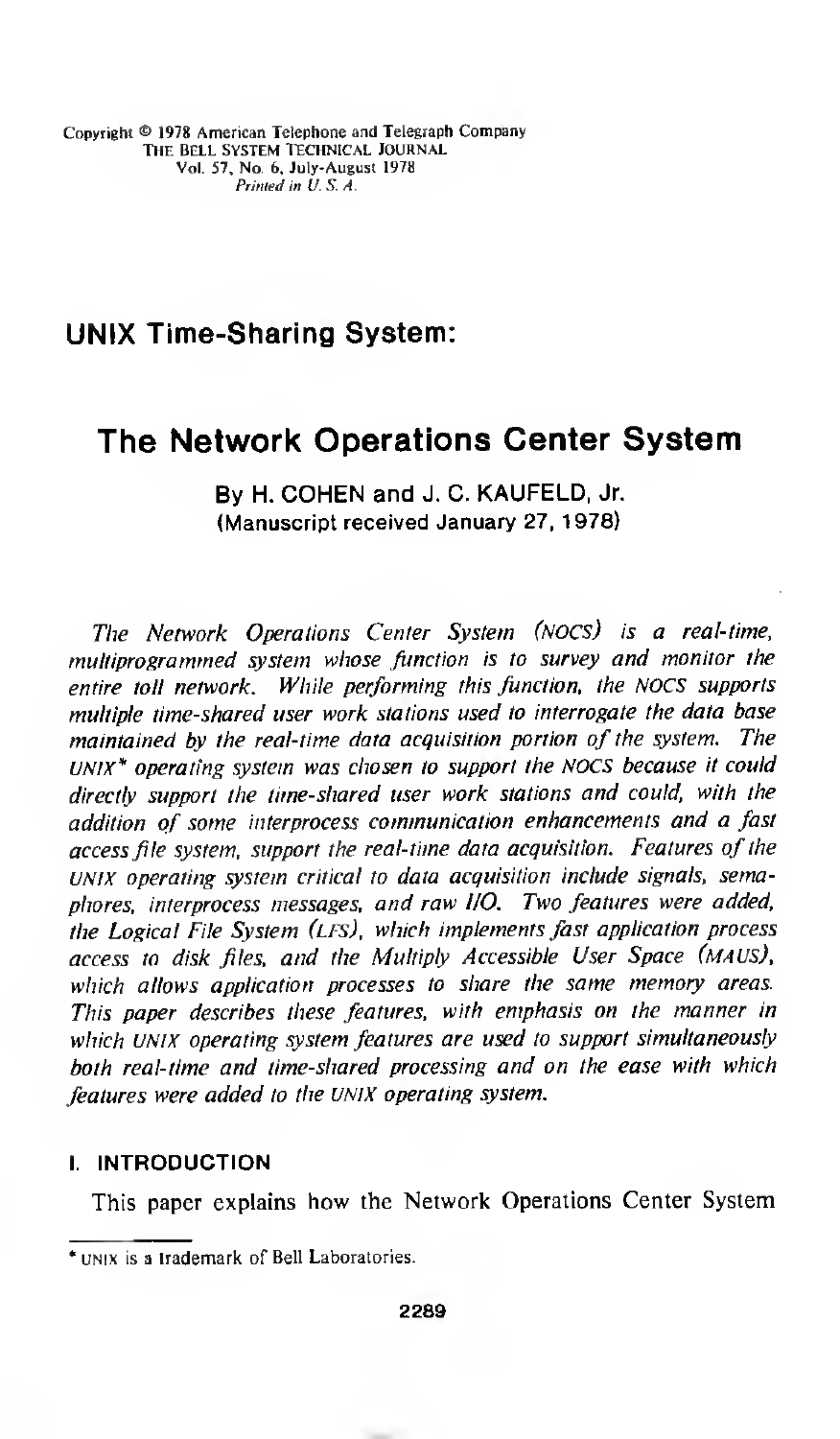( $NOCS$ ) makes use of the UNIX<sup>\*</sup> operating system to perform its functions. Thus, while some explanations of the nocs and its processes are given, the primary intent of the nocs explanations is to motivate the discussion of unix operating system features and modifications.

The paper is organized into three sections. The first deals with the nocs, giving a simplified overview of the system and an analysis of the critical functions and the features needed in an operating system to implement those functions. The second section details a few of the features added to the standard unix operating system and the functions these features are intended to fulfill. The third section discusses the advantages which the UNIX environment offered to the nocs project during development.

# II. NOCS DESCRIPTION

# 2.1 Overview

#### 2.1 .1 Network management

Network management of the telephone system concerns itself with maximizing telephone network utilization. It is performed in a hierarchy of levels with responsibilities divided among local, regional,<sup>†</sup> and North American network management centers. At all levels, network managers continuously monitor the volume of telephone traffic being placed on trunk groups and offices within their respective spheres of responsibility. Whenever the volume begins to exceed the design capacity of their own portion of the network, network managers attempt to find out-of-chain alternate routes through other portions of the network for that telephone traffic. If no alternate route can be found, or if insufficient capacity is available in the network to handle the traffic presented, network managers have the option to cancel a portion of the load via code blocks and other traffic-reducing controls, since network callcompleting efficiency decreases when overloaded. To perform these functions, network managers require large amounts of up-to-theminute traffic data that have been analyzed, summarized, and displayed in a concise, filtered manner.

UNIX is a trademark of Bell Laboratories.

t The telephone switching network is partitioned into <sup>12</sup> segments known as switching regions.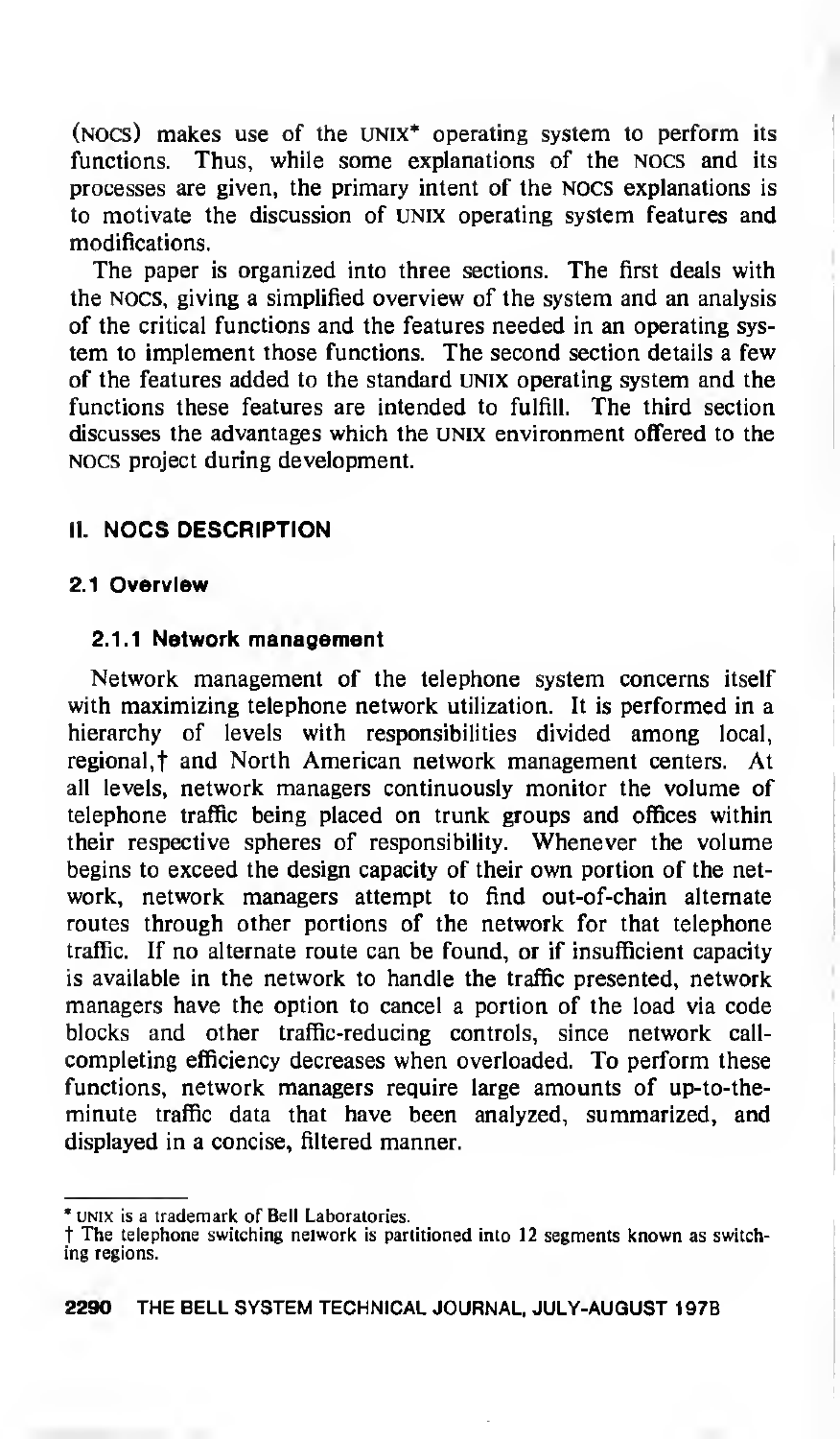### 2.1.2 NOCS role

Network managers at the Network Operations Center operated by AT&T Long Lines in Bedminster, New Jersey have overall responsibility for the entire North American toll telephone network. These responsibilities include:

- $(i)$  Monitoring the status of all major toll-switching machines and their interconnecting trunk groups.
- $(i)$  Coordinating the efforts of other network management centers in charge of smaller geographic portions of the network.
- (iii) Detecting interregional trunking problems and recommending reroute control solutions to the other network management centers.
- $(i)$  Distributing network performance and status information to appropriate telephone company management personnel.

The nocs provides the network managers with many tools to aid them in fulfilling these responsibilities and relieves them of much of the data uncertainty and manual effort previously associated with their jobs. Application processes in the NOCS collect data, maintain a visual display of network status, analyze data looking for network problems, suggest possible control actions, and provide the ability to make <sup>a</sup> wide variety of complex data inquiries about the network. These processes drive a wall display\* that gives a visual overview of the state of the network, printers that report details of network activity, and 10 or more cathode ray tube (crt) terminals that are used to examine problems in detail, to update the data base, and to administer the system.

### 2.1.3 Data network

The data transfer point  $(DTP)$ <sup>†</sup> is at the hub of a star-configured computer network that has EADAS/Network Management (e/nm)\*

<sup>\*</sup> The wall display contains approximately 8000 binary state indicators and is about <sup>3</sup>

meters tall by 20 meters long.<br>† The DTP, which utilizes a Digital Equipment Corporation PDP 11/70 minicomputer, is <sup>a</sup> UNix-operating-system-based system designed to broadcast network management data among all e/nm systems and the nocs according to routing information contained in the data messages.

<sup>t</sup> The Engineering and Administrative Data Acquisition System/Network Manage ment system (e/nm) is another Digital Equipment Corporation pdp-11/70 minicomputer system running under the unix operating system. It is designed to monitor and control both local and toll traffic in <sup>a</sup> geographical subset of the telephone network —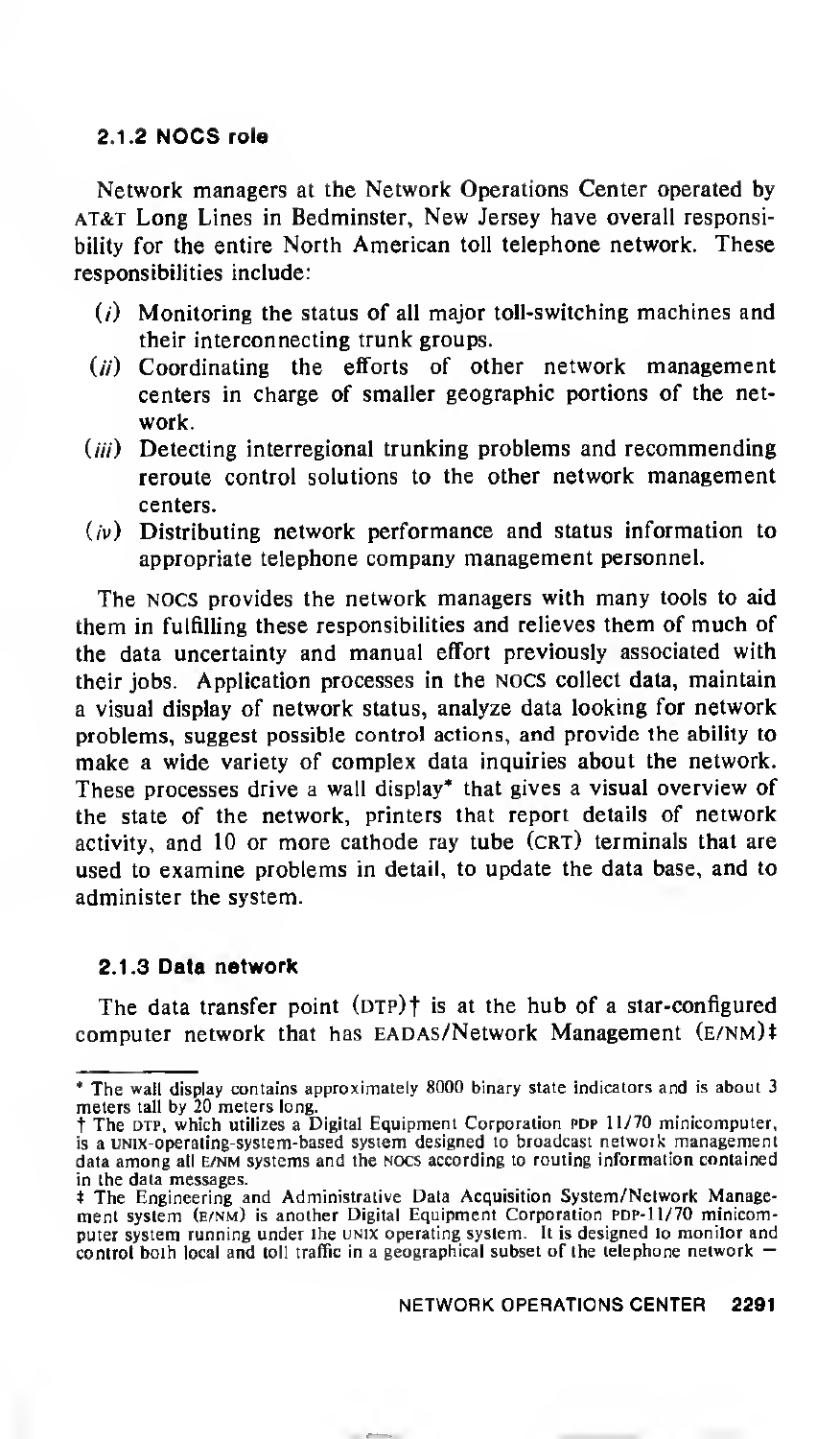

systems and the nocs as the nodes (see Fig. 1). The nocs, which executes on a Digital Equipment Corporation PDP-11/70 minicomputer system, is physically co-located with the DTP. This network is synchronized in time to utilize telephone traffic data accumulated periodically (every <sup>5</sup> minutes) by data collection systems. When an e/nm detects a problem or control on a trunk group or office of potential concern to the nocs, the data describing that problem or control are sent to the OTP which passes them on to the NOCS. In addition, this network is used to pass reference data describing the telephone network configuration to the NOCS.

### 2.1.4 NOCS data

During the first 150 seconds or so of each 5-minute interval, the nocs can receive as many as 6000 dynamic data messages, i.e., data describing the current state of the network, through the link connecting the NOCS and OTP computers. About 2000 of these messages concern the trunk status data needed continuously by the NOCS in order to find spare capacity for alternate routes. Most of the rest are trunk group or office data messages which occur only when <sup>a</sup> trunk group or office is overloaded beyond its design capacity. Each message contains identity information and several processed traffic data fields, which are retained for several intervals in files in the nocs data base. Dynamic data messages which give trunk group control, code block control, and office alarm status are

such as <sup>a</sup> large metropolitan area, <sup>a</sup> state, telephone operating company, or switching region. It is expected that 30 or more e/nms will blanket the U.S. telephone network by the early 1980s.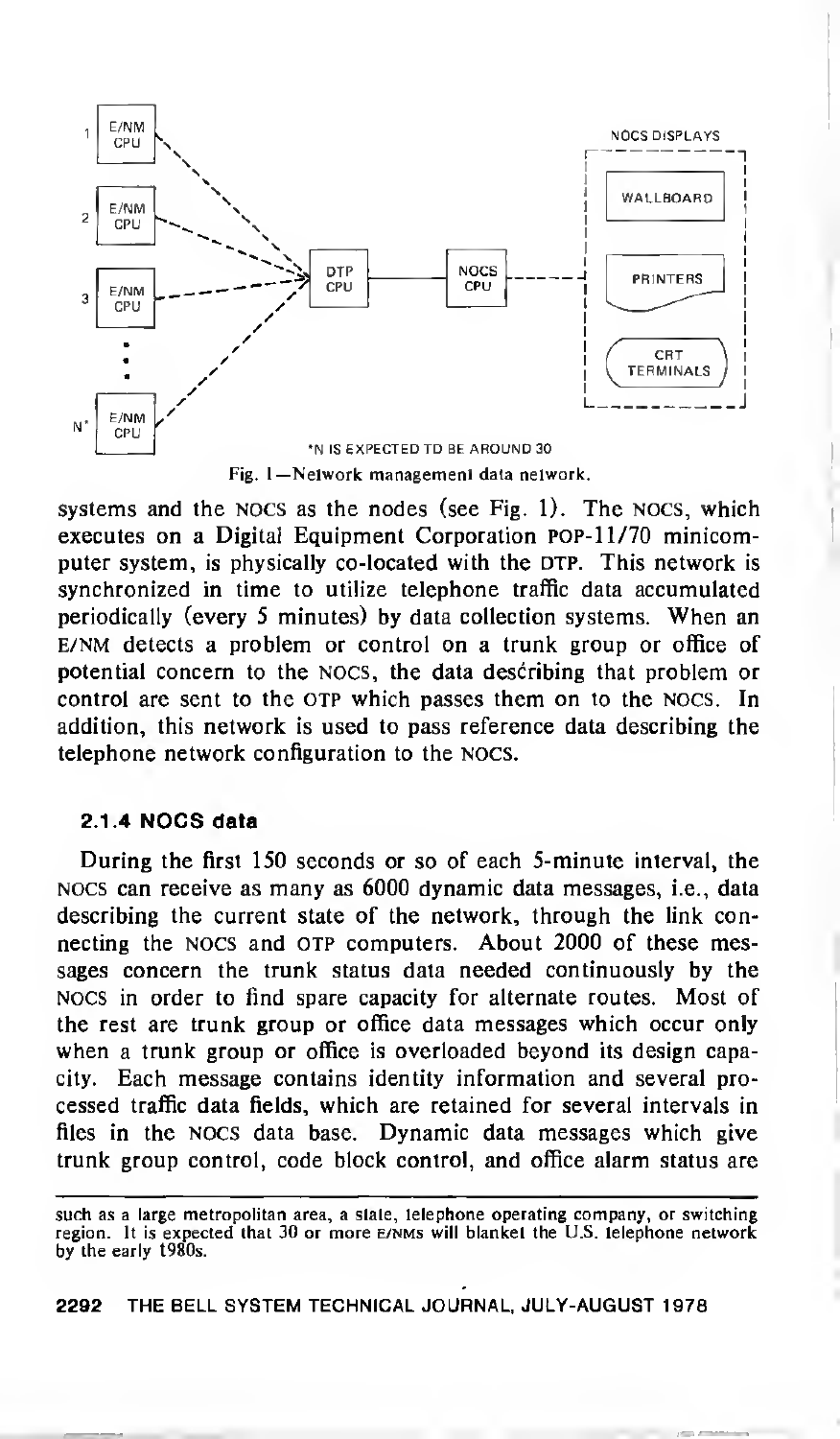received asynchronously in time by the NOCS, and are retained in the NOCS data base until a change in state occurs.

The telephone network configuration of interest to the NOCS is specified by reference data describing approximately 300 toll switching offices and up to 25,000 of their interconnecting trunk groups. All the trunk group reference data needed by the NOCS are derived algorithmically from the reference data base of the E/NMs and are transmitted to the NOCS via the DTP. Hence, reference data messages that contain updates to the network configuration are received at irregular intervals from e/nm systems.

### 2.1.5 NOCS data base

The NOCS data are arranged into a data base consisting of several hundred data files containing all the reference data necessary to describe the network configuration and the dynamic data needed to reflect the current state of the network. Some of the files are record-oriented, describing all the information about individual data base entities such as an office or trunk group. Others are relational in nature, containing sets of related information such as all the trunk groups between geographic areas or all the trunk groups with the same type of problem condition. This arrangement allows complex data inquiries to be answered quickly by combining relations with a standard set of operations. It also allows per-entity data to be accessed very quickly by a simple indexing operation into a file.

### 2.2 NOCS design

#### 2.2.1 Philosophy

The UNIX operating system was selected as the basis for design to take advantage of prior experience with that system. During the design phase, every attempt was made to use existing UNtX operating system features to implement the required NOCS functions and to minimize the number of modifications necessary to the UNIX operating system. As a result of this philosophy, the final set of features needed in the operating system by the NOCS included only two features not in the standard UNIX system. If the UNIX operating system modifications had turned out to be too extensive to be implemented locally, another operating system would have been investigated.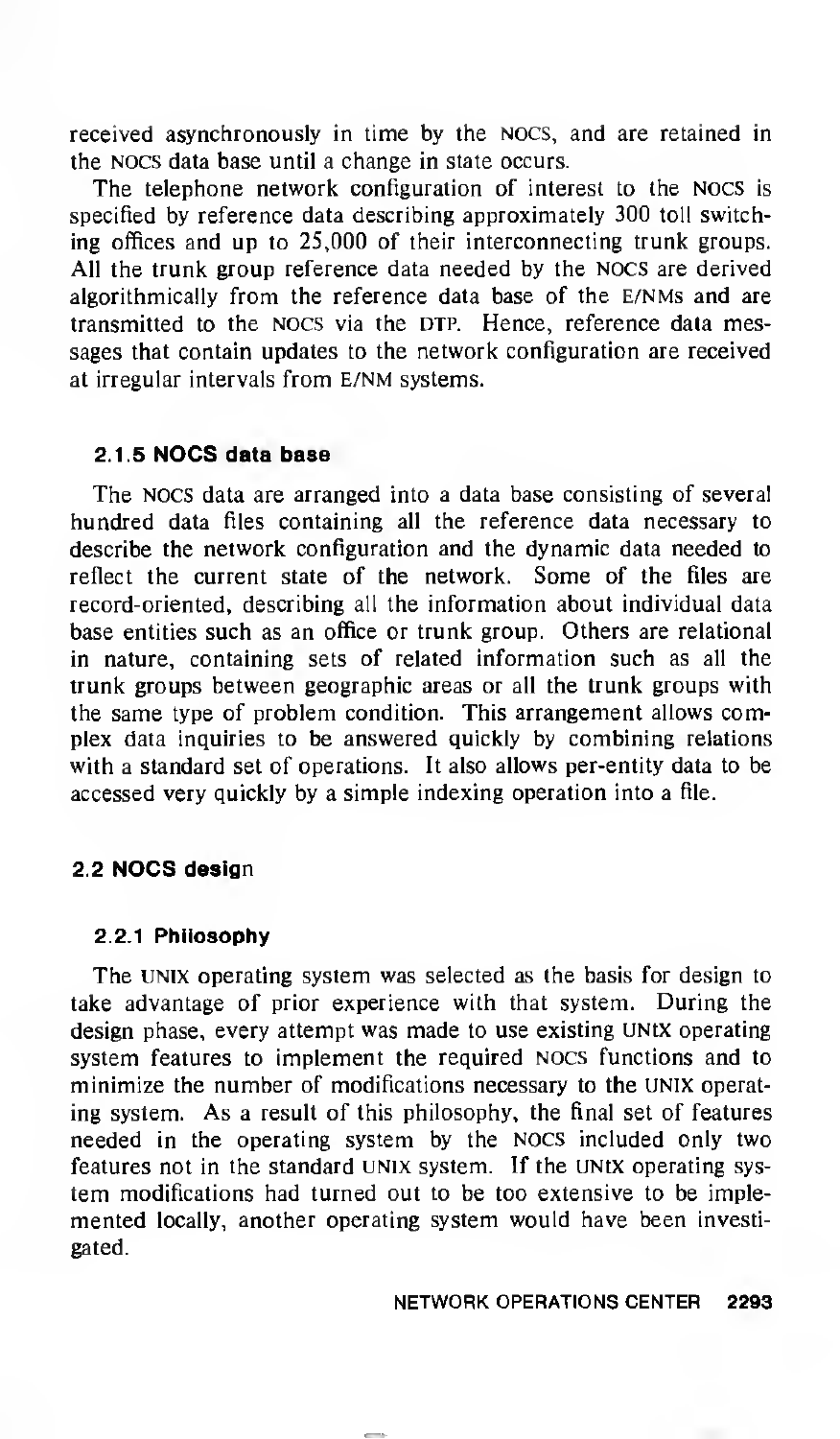

Fig. 2— Major nocs subsystems.

### 2.2.2 NOCS subsystems

The application software for the NOCS is organized along the lines of functional requirements into the major subsystems listed below (for graphic representation, see Fig. 2). Each of these subsystems consists of one or more UNIX processes.

- $(i)$  The Message Processing Subsystem (MPS) receives all incoming data from the DTP. Some incoming data from the DTP are reference data messages which are not handled in real-time. These reference data messages are passed to the Reference Data Update System (RDUS), a background process that maintains the nocs reference data base. The remainder, dynamic data messages, are handled by the MPS and are entered into the NOCS data base. If an "immediate notification" request has been made for a data item by some other NOCS subsystem, an interprocess message containing that data item is sent to that subsystem. When all the dynamic data for an interval have been received, the MPS notifies all interested subsystems of the availability of new data, updates the data indirection pointers to make the new data available, updates the wall display to indicate the latest network problems, and begins printing the latest data reports.
- 2294 THE BELL SYSTEM TECHNICAL JOURNAL, JULY-AUGUST <sup>1</sup> 978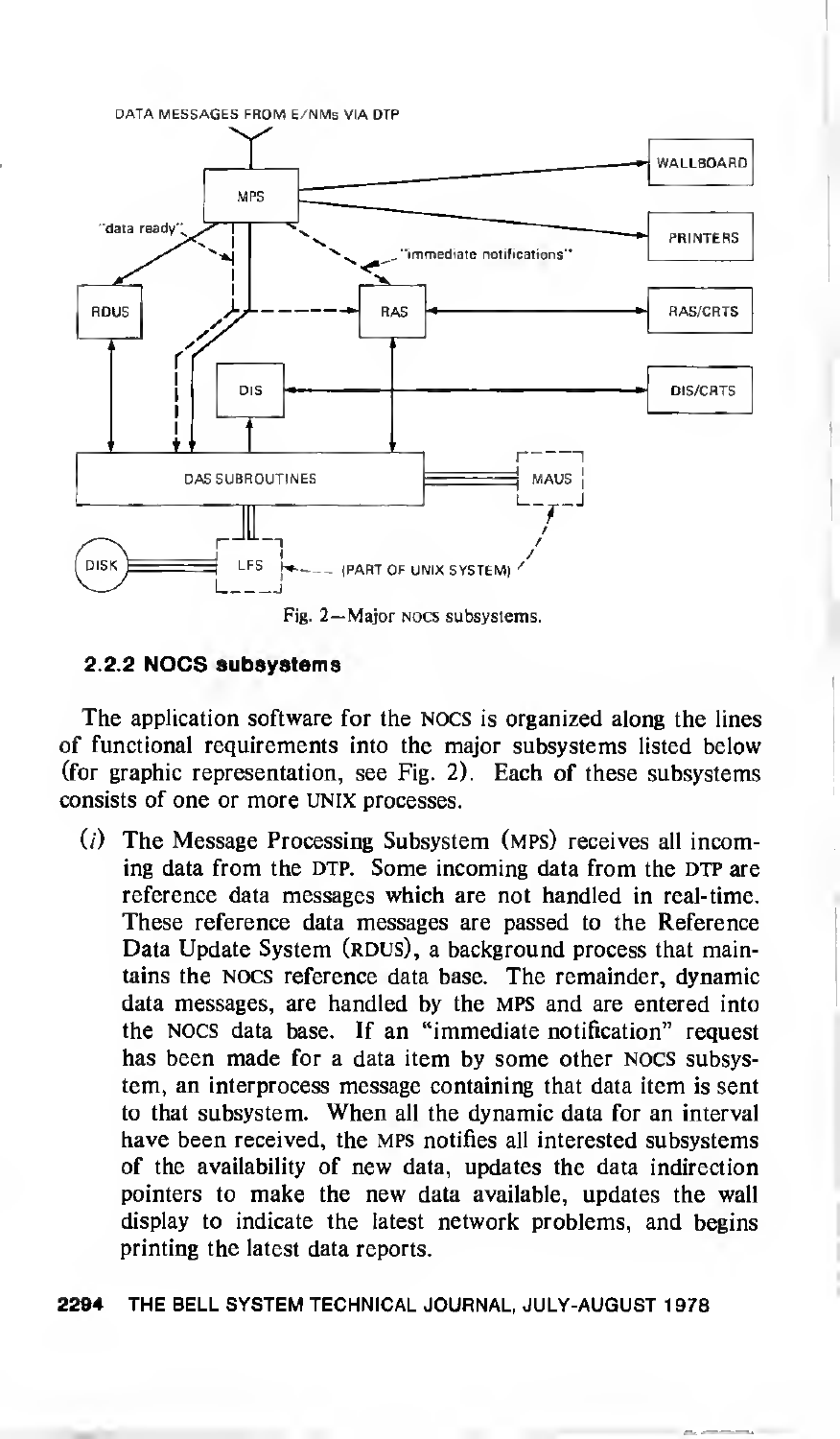- $(i)$  The Reroute Assist Subsystem (RAS) analyzes new data each 5-minute interval to determine if there are any interregional final trunking problems in the network that are possible candidates for traffic reroutes. If any are found, RAS looks through the available trunk data to determine if spare capacity exists to relieve the problem. Any problems and suggested solutions are displayed to the network managers through CRT terminals. The RAS also requests the MPS to notify it immediately if any further data are received relating to an implemented reroute. If such notification is received, the RAS immediately examines the data given it by the MPS to determine if any changes should be made to that reroute.
- (iii) The Data Inquiry Subsystem (DIS) provides the network managers with access to the nocs data base from CRT work stations. From any of these work stations, a manager can display network data in a variety of ways. Each way presents the data from a unique perspective in a rigorously formatted and easily interpreted manner. In addition, CRT data entry displays are also used in maintaining the nontrunking portions of the reference data base.
- $(v)$  The Reference Data Update Subsystem (RDUS) processes all changes relating to the configuration of the network. Inputs to this system can come from the E/NMs via the MPS via the DTP, CRT displays or as bulk input through the UNIX file system. It uses these inputs to create and maintain the reference data base needed by the MPS, RAS, and DIS to effectively interpret, analyze, and display the dynamic data.
- $(v)$  The Data Access Subsystem (DAS) handles all requests for information from the NOCS data base. The DAS consists of a large set of subroutines that provide access to the nocs dynamic and reference data files. Hence, in the UNIX sense, DAS is not a process but a set of routines loaded with each UNIX process that accesses the nocs data base. Because multiple processes simultaneously need quick access to the same files for both reading and writing, the DAS maintains a large area of common data and synchronization flags, which is shared by all NOCS processes using the DAS.

### 2.2.3 Operating System Problem Analysis

2.2.3.1 File system requirements. The initial processing of data

NETWORK OPERATIONS CENTER 2295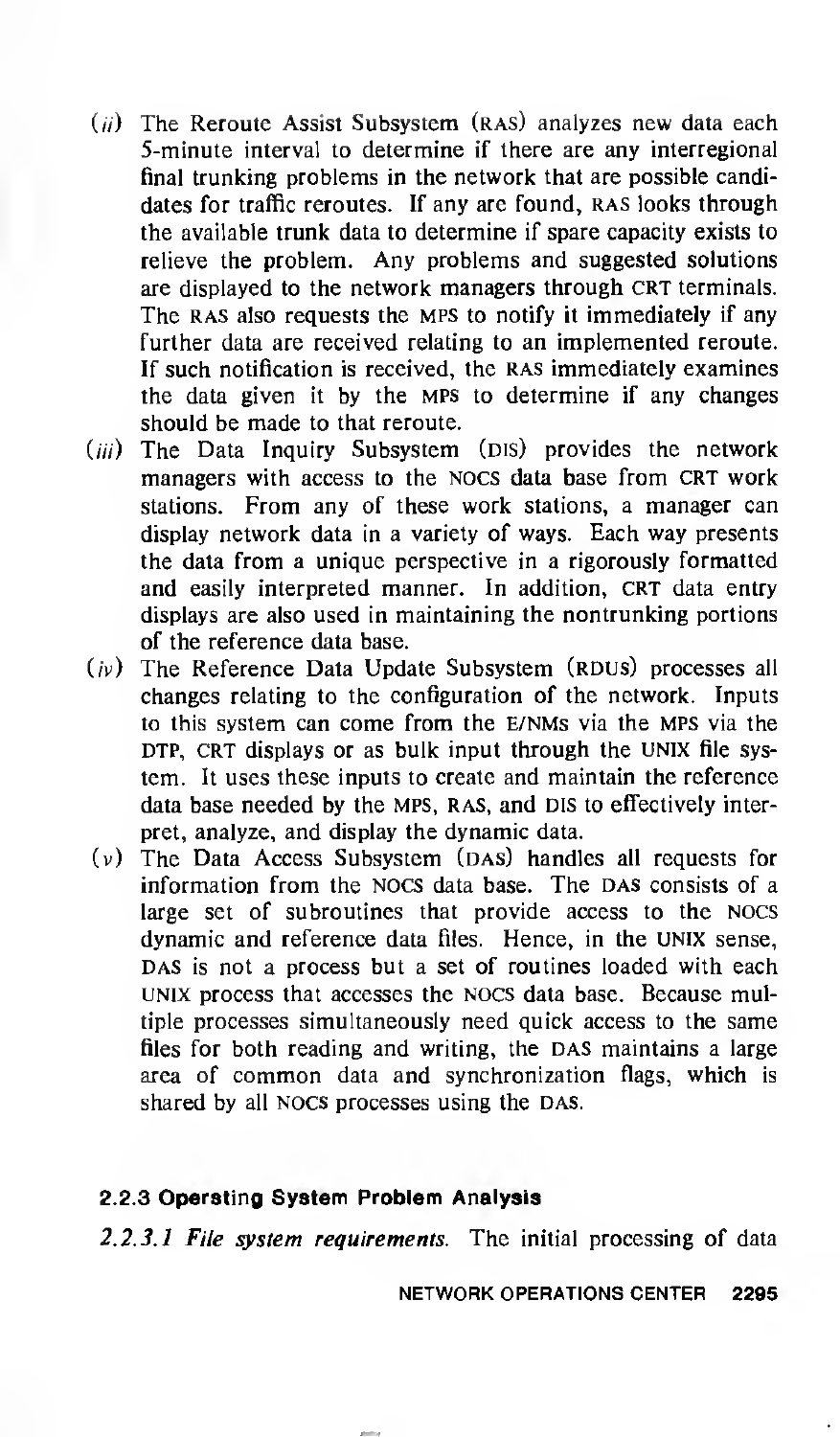messages by the MPS involves <sup>a</sup> trunk group identity translation, a possible wallboard indicator translation and storage of the data items contained in the message. A simple analysis of the relationship among message content, the expected message volume, and the data display requirements reveals that the nocs must be able to do at least 12,000 translations on the set of incoming data messages and place them into the correct disk files in an elapsed time of about 150 seconds. Potentially, then, a very large number of disk accesses are possible unless careful attention is given to the algorithms and data layouts used. Thus, a data storage mechanism is required with as little overhead as possible from the point of view of system buffering, physical disk address calculation, and disk head positioning. This simple analysis does not take into account the substantial number of disk accesses necessitated by DIS, RAS, and other NOCS background processes.

In addition, analysis of data inquiry displays reveals that some Dis processes would need simultaneous access to more data files than the UNIX file system allows a process to have at one time. Therefore, in order to hold response times down, some mechanism for overcoming this limitation without numerous time-consuming opening and closing of files is necessary.

2.2.3.2 Scheduling requirements. The application processes in the NOCS impose three types of scheduling criteria on the UNIX operating system. First, the MPS and RAS are required to analyze the incoming data in "near" real-time to provide network managers with timely notification of potential problems and recommended solutions. Since the MPS is responsible for collecting and processing incoming data, it must execute with enough frequency and for long enough periods to prevent data overruns and/or delays. Second, the CRT work stations, at which network managers interact with the Dis, have classical time-share scheduling needs. Third, background programs, exemplified by the processing of reference data messages by RDUS, require neither real-time nor time-share scheduling. Processes of this third type can be scheduled to run whenever no processes of the real-time or time-share variety are waiting to run.

2.2.3.3 Interprocess communication requirements. Several types of interprocess communications mechanisms are needed by NOCS subsystems. First, the MPS must send interprocess messages to other NOCS processes upon reception of "immediate notification" requested data. These data must be passed quickly but are not large in volume. The use of an interprocess message facility implies that the process identifications (process IDs) assigned by the UNIX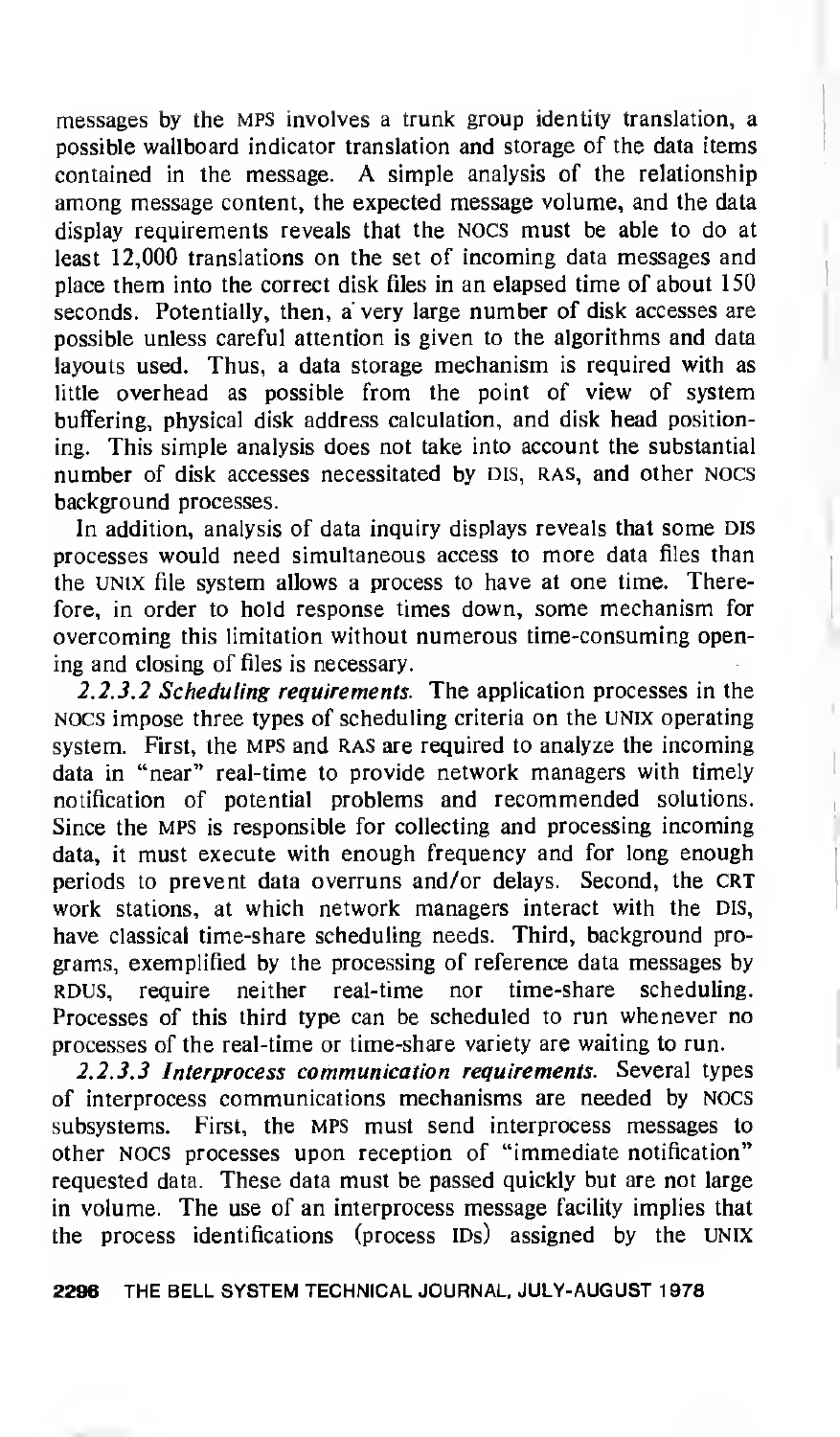operating system\* be communicated among processes. Another mechanism mentioned in the MPS description was the need to be able to notify other processes of the availability of new data. This mechanism must be able to interrupt the actions of the target process so that any necessary processing can occur before resuming the interrupted activity. Last, it was also foreseen that the implementation of the DAS would require multiple processes to share their knowledge of the state of files in the data base and would require a mechanism for synchronization and protection of these files.

# 2.2.4 Operating system problem solutions

2.2.4.1 File system. The file system requirements led to the conclusion that the standard UNIX file system was inadequate for the NOCS. However, the raw I/O facility in the UNIX operating system has the following features:

- $(i)$  Control of data block placement within the raw I/O area.
- $(i)$  Transfer of data directly from disk to user buffer.
- $(iii)$  Access to a large contiguous disk area through a single UNIX file.

These features provide precisely the capabilities required by the nocs in a file system. Hence, they were used as the foundation for a new type of file system, known as the Logical File System (LFS), which was added to the UNIX system.

The LFS controls logical file to physical disk address mapping and the allocation of space on the disk. The LFS can be requested by the user to read or write 512-byte sectors of a file, create or delete a file, or copy one file to another. It keeps all files contiguous to simplify logical to physical address mapping and minimize disk head movement. Also, it transfers data directly from disk to user buffer areas.

The entire NOCS data base is implemented using the LFS. Since all access to data from NOCS processes is through DAS subroutines, the DAS has total semantic responsibilities for the contents of the files which are in the LFS. The DAS remembers what NOCS data are in which file, the size of the file in bytes, and the current usage status of the file.

2.2.4.2 Scheduling. The NOCs scheduling requirements are such that the standard UNIX facilities can handle them. All real-time

<sup>\*</sup> The process identification is the only way of uniquely identifying a job once it has been started by the Unix system. The message mechanism uses process identifications as its addressing mechanism.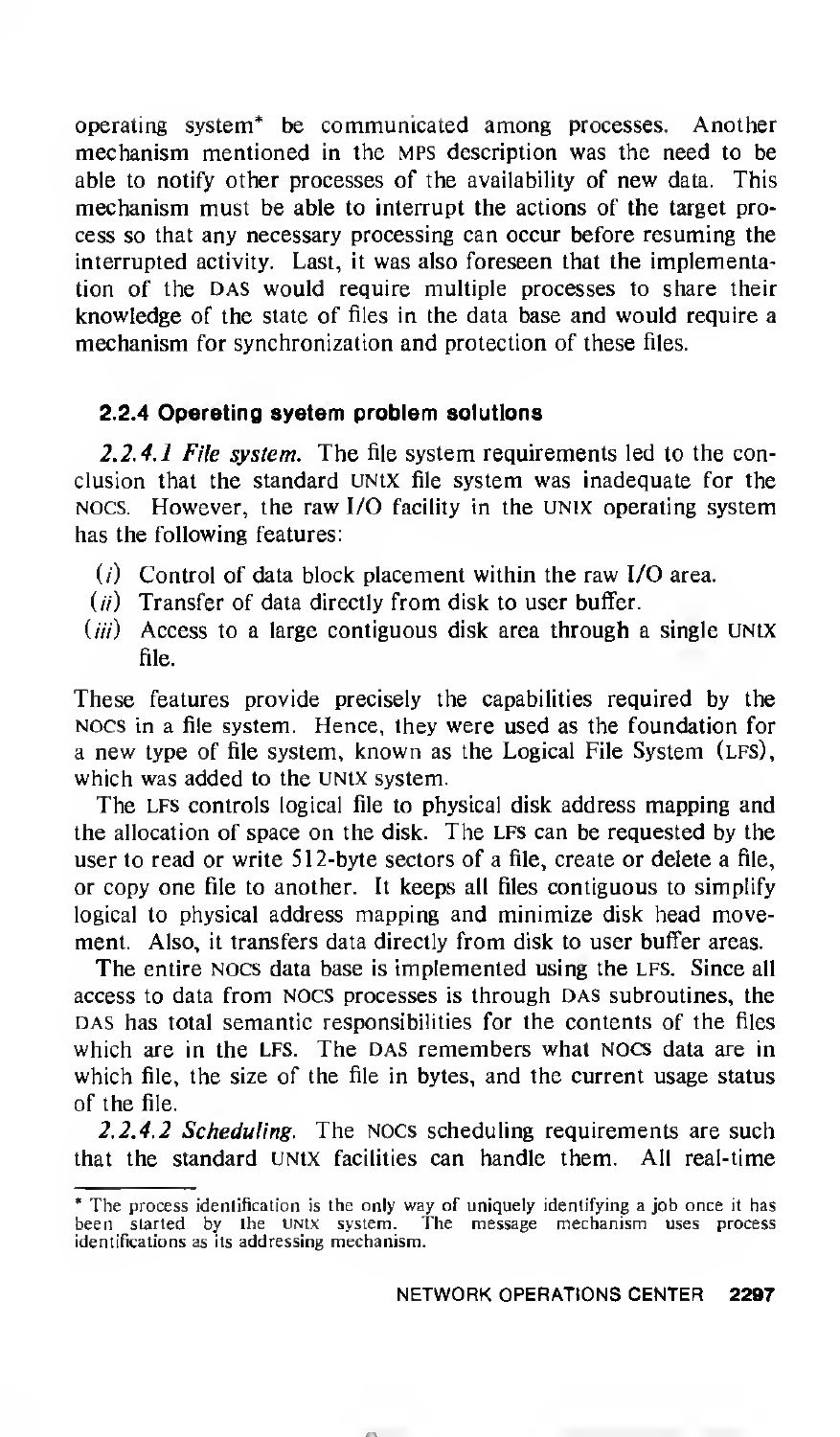processes are given a base priority that is higher than any time-share process. Thus, in the case of competition for the processor, the real-time processes will be scheduled first. Within the real-time priority range, the MPS is given the highest priority to ensure that it will always be able to process the incoming data. Within the time-share priority range, the CRT work stations assigned to reroute assist interaction are given the highest priority. Finally, background processes, like RDUS, are given lower priority than any time-share process to ensure that background processes will only be run if no other work needs to be performed.

2.2.4.3 Interprocess communications. The final design for the NOCS system relies on the following interprocess communication mechanisms:

- $(i)$  A mechanism for communicating process identifications.
- $(i)$  An interprocess message facility for passing small amounts of data between unrelated processes.
- (*iii*) An interrupt mechanism for interprocess notifications of events.
- $(v)$  A synchronization/resource protection mechanism.
- (v) A mechanism for sharing large amounts of data between processes.

Given the existence of item  $(i)$ , the UNIX interprocess message facility can handle item  $(ii)$  and the UNIX signal facility can handle item (*iii*). However, items (*i*), (*iv*), and (*v*) required additions to the UNIX system. Item  $(v)$ , the synchronization/protection mechanism, was solved by expanding the semaphore capability of the UNIX system. Semaphores existed in the UNIX system, but processes were restricted to five semaphores, and about 400 were needed by the DAS simultaneously to effectively use the LFS capability. One way in which item  $(v)$ , sharing of data, could be handled by the standard UNIX system would be to establish a file (either in LFS or the UNIX file system) whose contents were read by each process when necessary. In addition, a series of semaphores would have to be established so that processes could have exclusive access to this file for the purpose of changing it. A system for data sharing of that design would have many problems in terms of simplicity, synchronization, and speed, so it was decided to make a major addition to the UNIX operating system known as maus, or Multiply Accessible User Space. MAUS allows processes to directly share large portions of their data space. MAUS also provides a solution for item  $(i)$ .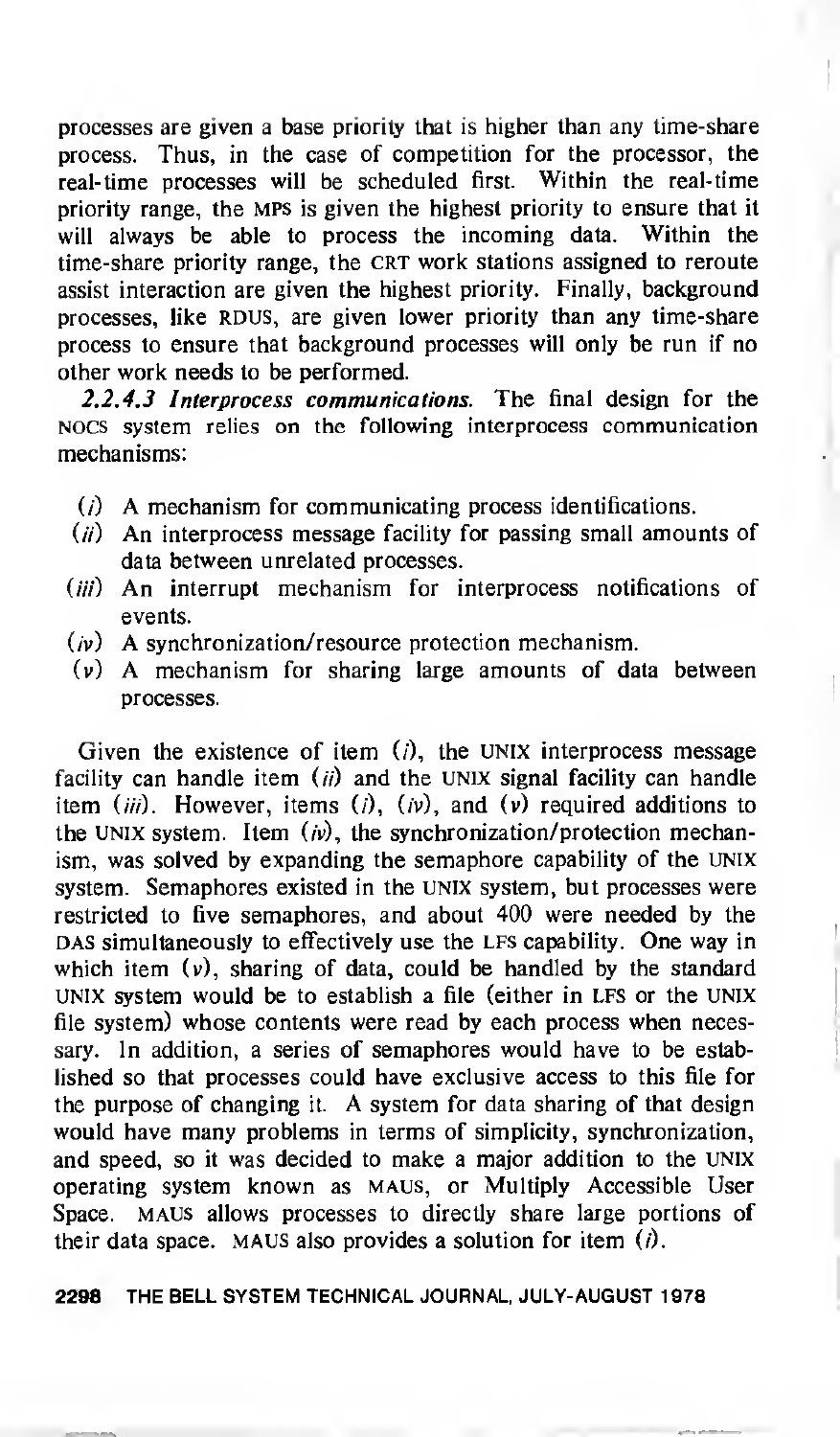2.2.4.4 Other. A variety of other problems were encountered, most of which were solved without any modifications of the UNIX operating system. However, the following other additions were made to the operating system:

- $(i)$  A DAll unibus link driver for high-speed interprocessor communications. This is used for the DTP-to-NOCS communications link.
- $(i)$  A DH11 asynchronous line multiplexer driver for half-duplex DATASPEED<sup>®</sup> 40 terminals.
- (iii) Disk I/O priorities so that the priority of a disk request matches the priority of the process needing the disk.

All the above modifications were necessary, but considered sufficiently straightforward to need no further explanation.

# III. UNIX FEATURE ADDITIONS

The Logical File System and the Multiply Accessible User Space features were implemented for the nocs. These features are now available and being used by other UNix-system-based application systems needing real-time operating system features.

# 3.1 LFS (Logical File System)

The LFS is <sup>a</sup> mechanism that enables processes to use the raw I/O facility in the UNIX operating system without having to manage the disk space within the disk area reserved for raw I/O. It establishes <sup>a</sup> file system oriented around 512-byte blocks within which it can create, write, read, and delete files.

### 3.1.1 Overview

The file system which the LFS provides sacrifices <sup>a</sup> number of features of the standard UNIX file system for simplicity of implementation. For instance, the standard Unix file system provides access protection at the individual file level; in the LFS, access protection is only provided once for the set of files managed by the LFS. Another difference is that file names in the standard UNIX file system are character strings which can be descriptive of file contents; in the LFS, file names are numbers.

The important features of the LFS are listed below.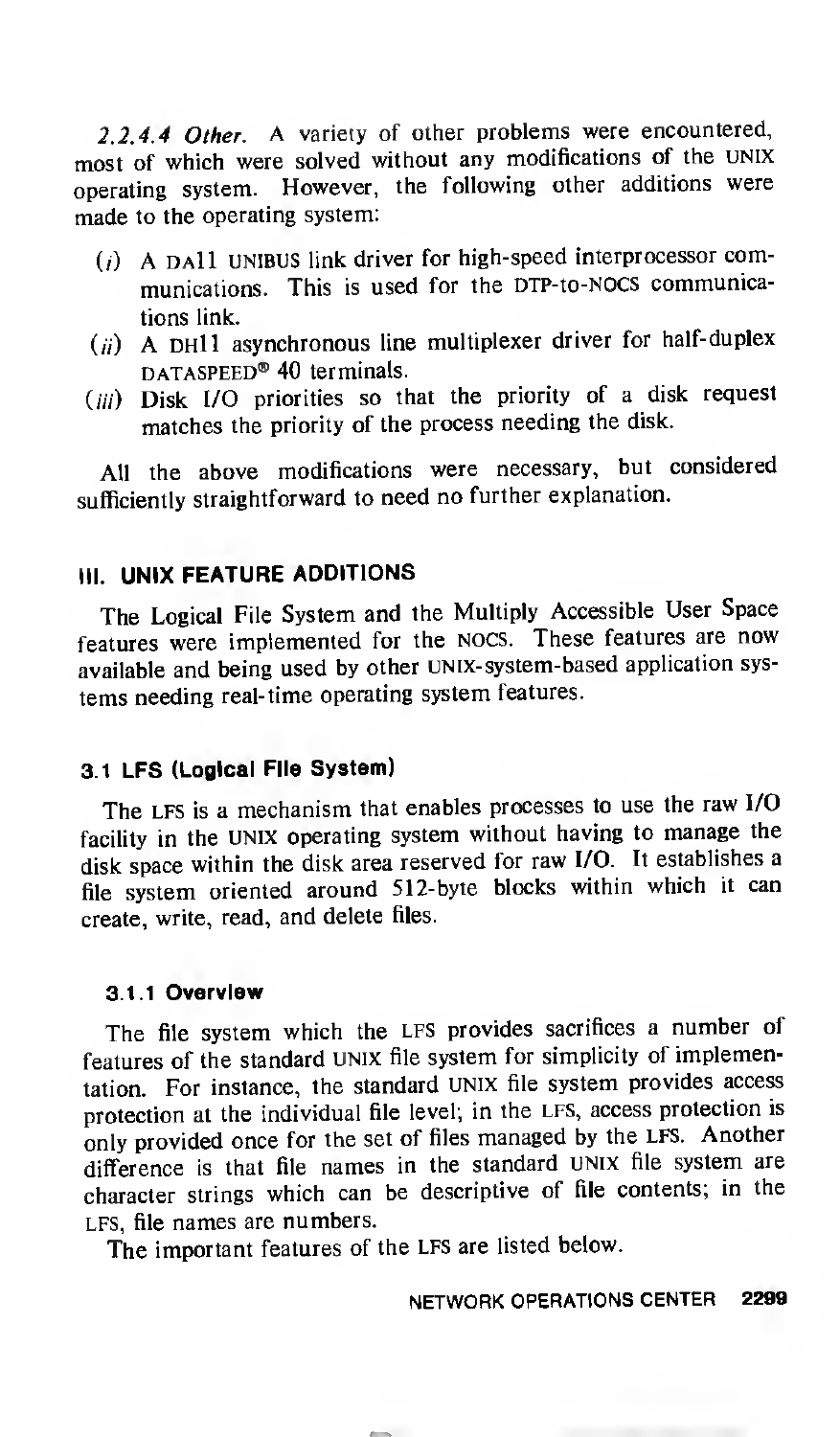- $(i)$  Treatment of the LFS as a single UNIX file which, when opened, allows access to all LFS files.
- $(ii)$  File names that are indices into an array which lists the starting block and size of each file, thereby minimizing the time required to "look up" the physical mapping of a file.
- $(iii)$  Contiguous space allocation for all files, thereby minimizing the time required to copy file data into memory.
- $(iv)$  Integrated file positioning with read or write, thereby eliminating separate file positioning system calls which are necessary for accessing normal UNIX files.
- (v) Adherence to the UNIX principle of isolating the application processes from the vagaries of the physical device — with the restriction that any physical device used for the LFS must appear to have 512 bytes per block.

In order to access the files managed by the LFS, the unique UNIX file name associated with the LFS must be opened using the special routine Ifopen. The routines Ifcreate, Ifwrite, Ifread, and Ifdelete then can be used by processes to create, write, read, and delete files within the LFS. Each of these routines expects the LFS file number as an argument. In addition, Ifcreate expects to be passed the size of the file being created; Ifwrite and Ifread expect <sup>a</sup> data buffer address, data buffer size, and starting position in the file.

The lfs witch routine takes two LFS file numbers as arguments and switches the physical storage pointers for the files. This feature enables files to be built in an offline storage area and then be quickly switched online; it is especially useful during data base updates.

### 3.1.2 Implementation

A restriction existed in the UNIX operating system which had to be eliminated before the LFS could be effective. The interface between the lfs and the disk is through the raw I/O routine, physio, physio, in the standard UNIX operating system, allows only one raw I/O request to be queued for each device; since almost all nocs processes make raw I/O requests via the lfs, this restriction would have resulted in <sup>a</sup> severe bottleneck. The remedy was to allow physio to queue raw I/O requests for different processes by providing <sup>a</sup> pool of raw I/O headers analogous to the pool of system buffers available for standard UNIX file I/O.

One code module containing the LFS routines was added to the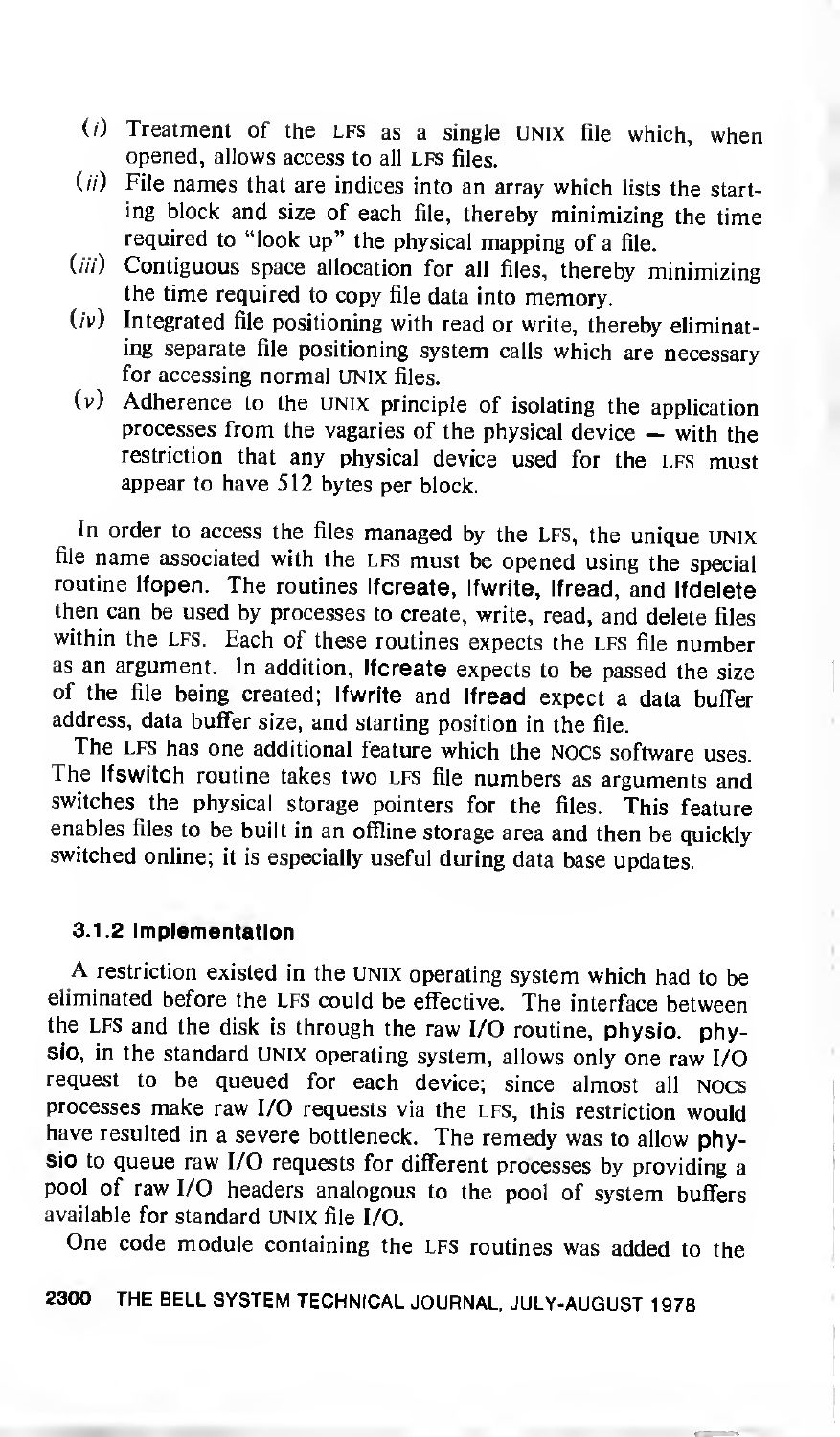UNIX operating system. Of course, the module containing physio was modified as outlined above. In addition, the physio modification requires minor changes in several device-handling routines. Also, several data structures were modified to allow for the pool of raw I/O headers and to define the LFS file system structure. In total, the modifications necessary to install the LFS required about 300 lines of C code to be added or modified.

# 3.2 MAUS (Multiply Accessible User Space)

maus (unpublished work by D. S. DeJager and R. J. Perdue) is a mechanism that enables processes to share memory. It is not necessary for the general time-sharing environment, but for multiprogramming real-time systems such as nocs it is almost essential.

### 3.2.1 Overview

MAUS consists of <sup>a</sup> set of physical memory segments which will be referred to as MAUS segments; <sup>a</sup> unique UNIX file name is associated with each MAUS segment. A maus segment is described to the system by specifying its starting address (a 32-word block number relative to the start of maus) and its size in blocks (up to 128 blocks or 4096 words). The physical memory allocated for MAUS starts immediately after the memory used by the UNIX operating system and is dedicated to MAUS. Any process may access MAUS segments.

A process may access <sup>a</sup> maus segment in two ways. The preferred maus access method is to make the maus segment <sup>a</sup> part of the process's address space by using a spare segmentation register. This method can be used by any process which has at least one memory segmentation register left after being loaded by the UNIX operating system.\* If the process has no free memory segmentation registers, then access to the maus segment may be obtained under an alternate method which uses the standard file access routines such as open, seek, read, and write. The alternate method is slower than the preferred method and has potential race problems if more than one process tries to write data into <sup>a</sup> maus segment.

<sup>\*</sup> Each process has <sup>a</sup> fixed number of memory segmentation registers available for its use. For processes running on a Digital Equipment Corporation PDP-11/70 under the unix operating system, eight memory segmentation registers are available for mapping data and maus. Each segmentation register is capable of mapping 4096 words, i.e., one MAUS segment. One of these registers is always used for the process stack and at least one other is used for the data declarations within the process. Thus, a maximum of six segmentation registers are available for accessing MAUS.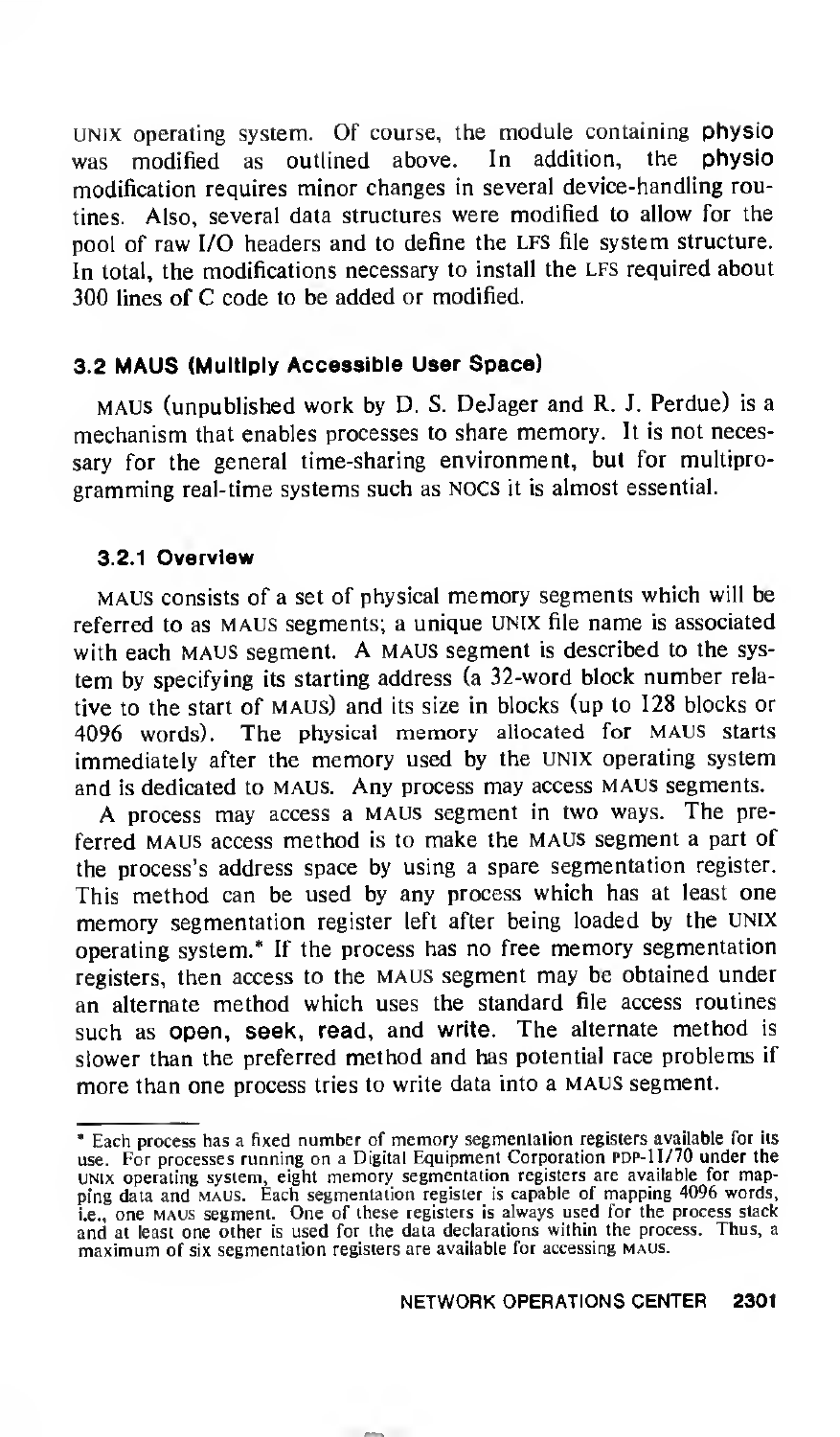3.2.1.1 Preferred access method. To access a MAUS segment by the preferred method, a process must first obtain a MAUS descriptor using the MAUS routine **getmaus** in a manner similar to the standard UNIX open. The UNIX file name associated with the MAUS segment and the access permissions desired are given in the getmaus call, getmaus makes the necessary comparisons of the access desired with the allowable access for the process making the call and returns either an error or a maus descriptor which has been associated with the requested maus segment. A process is allowed to have up to eight MAUS descriptors at the same time. When a valid maus descriptor is given to the enabmaus routine, <sup>a</sup> virtual address, which may be used by the process to access data within MAUS segment associated with the maus descriptor, is returned. This virtual address is also used to detach the maus segment with the dismaus routine. The maus descriptor can be deallocated using the freemaus routine. Obtaining a maus descriptor is very slow relative to attaching and detaching maus segments; thus processes which cannot simultaneously attach all the MAUS segments they need to access can still rapidly attach, detach, and reattach maus segments using MAUS descriptors. Any number of processes can have the same maus segment simultaneously attached to their virtual address space.

3.2.1.2 Alternate access method. To use the alternate access method, the UNIX file name associated with the MAUS segment desired is opened like any normal unix file. The file descriptor returned can be used by the read or write routines to access the maus segment as if it were a file.

# 3.2.2 Implementation

One code module containing the MAUS routines and some minor modifications to several existing functions within the unix operating system were all that was necessary to install MAUS. In addition, several minor modifications were made to UNIX data structures to store maus segment descriptions and maus descriptors. In total, less than 150 lines of code were added or modified. In the final analysis, the most difficult part of the maus implementation was arriving at a design which was compatible with existing interfaces within the UNIX operating system.

# IV. STANDARD UNIX FEATURE USAGE

The standard UNIX system provides a complete environment for

ï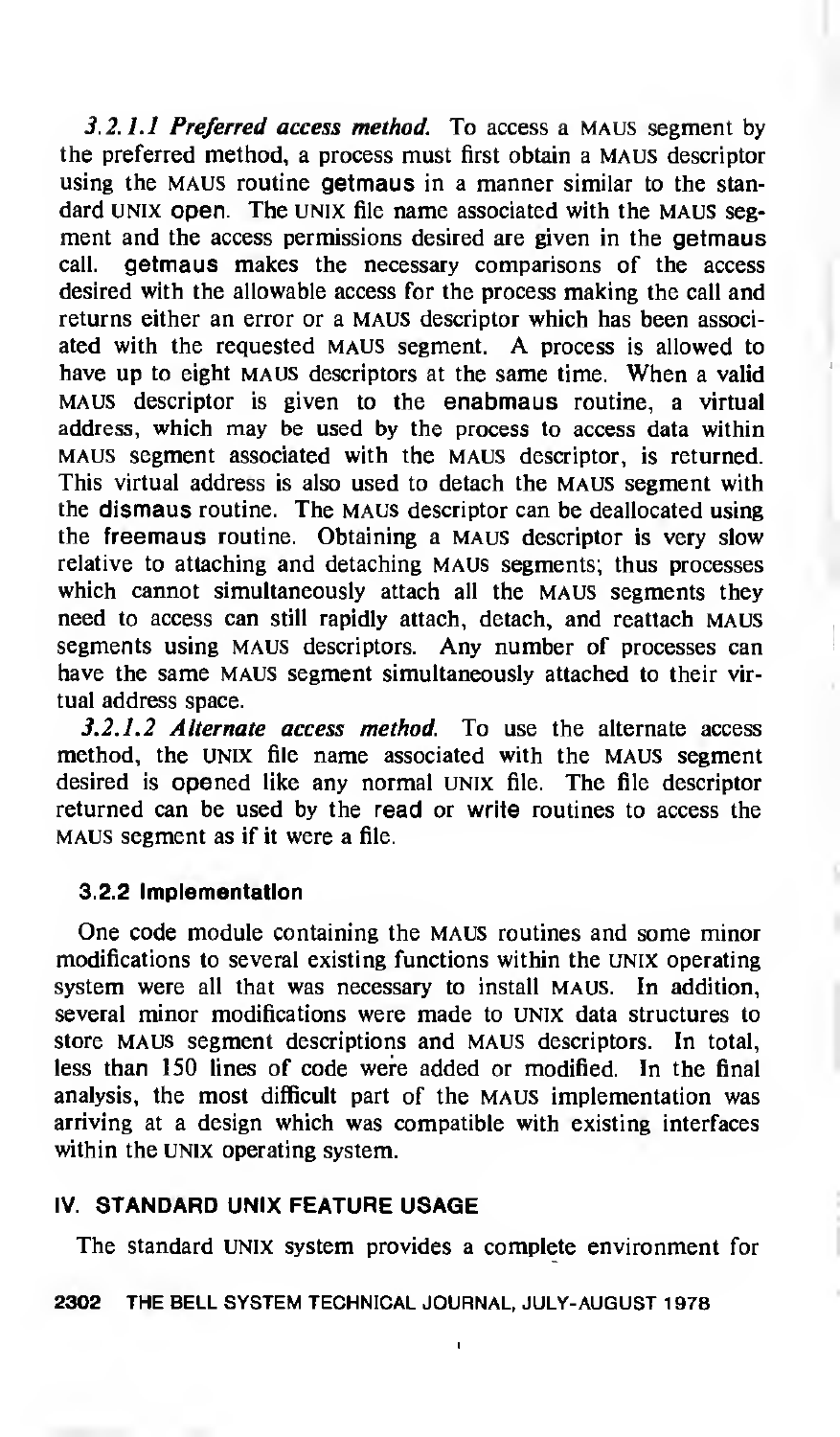the entry, compilation, loading, testing, maintenance, documentation, etc., of software products. It is impossible to categorize all the ways in which this environment aided in the design and development of the nocs; however, a few examples are illustrated here.

# 4.1 Davelopment and tasting

The same version of the UNIX operating system is used both for nocs development in the laboratory and for the NOCS application. In fact, because of the versatility of the UNIX system and the design of the nocs software, most of the nocs system is left running continuously during software development. New versions of nocs subsystems can be installed without the need for restarting the entire system. In essence, a continuous test environment exists so that developers can integrate their programs as soon as module testing is completed without having to schedule special "system test" time.

### 4.2 Software administration

The NOCS software is maintained in source form on two UNIX file systems. One of these file systems is mounted read-only and may not be modified by software developers; the other initially contains a copy of the first and is used for software development. Upon completion of a successful development milestone, an updated version of the software is moved to the read-only file system by <sup>a</sup> program administrator and <sup>a</sup> new development file system is created. Standard UNIX utilities are used to keep track of changes between the read-only and development file systems.

In order to generate the nocs binary from the source, UNIX shell procedures have been developed. There is one "build" procedure for each nocs subsystem. The procedures are part of the nocs software and are administered in the same manner as the rest of the NOCS software. The structural similarity between the read-only and development file systems allows the complete testing of software "build" procedures before they are copied to the read-only file system.

### 4.3 System initialization

The standard UNIX init program is used to start the NOCS functions. Each NOCS process is assigned to a run level or to a set of run levels. When init is told, by an operator, to enter a particular run